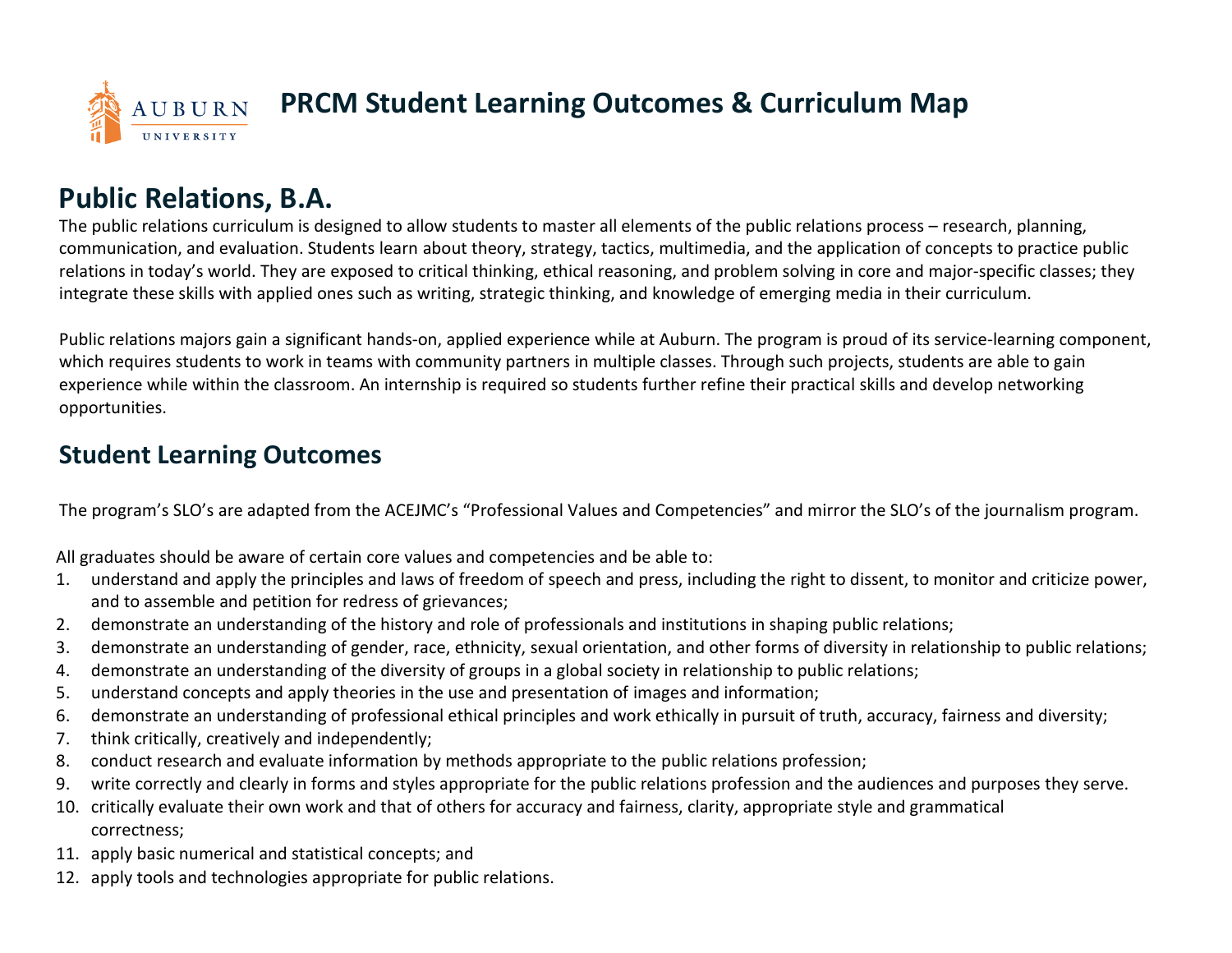| <b>Curriculum Map</b>               | 1.                 | 2.                 | З.                     |                         | 5.             | 6.                 |
|-------------------------------------|--------------------|--------------------|------------------------|-------------------------|----------------|--------------------|
| Course name                         | <b>Understands</b> | <b>Understands</b> | <b>Grasps domestic</b> | <b>Understands</b>      | <b>Applies</b> | <b>Understands</b> |
| 1-Introduces; 2-Reinforces;         | laws               | history            | diversity              | global diversity        | theories       | ethics             |
| 3-demonstrates mastery              |                    |                    |                        |                         |                |                    |
| <b>Required Courses</b>             |                    |                    |                        |                         |                |                    |
| 1100 Fundamentals                   | N/A                | N/A                | N/A                    | N/A                     | N/A            | N/A                |
| 2400 Foundations of PR              | $\mathbf{1}$       | $\mathbf{1}$       | $\mathbf{1}$           | $\mathbf{1}$            | $\mathbf{1}$   | $\mathbf{1}$       |
| 2500 Case Studies & Ethics          | $\overline{2}$     | $\overline{2}$     | $\overline{2}$         | $\overline{2}$          | $\overline{2}$ | $\overline{2}$     |
| 3000 Multimedia Writing for PR      | $\mathbf{1}$       | $\overline{2}$     | $\overline{2}$         | $\overline{2}$          | $\overline{2}$ | $\overline{2}$     |
| 3260 Strategic Communication        | $\overline{2}$     | $\overline{2}$     | 3                      | 3                       | $\overline{2}$ | 3                  |
| 4020 Digital Style & Design         | 3                  | 3                  | $\mathsf{3}$           | 3                       | $\overline{2}$ | 3                  |
| 4400 PR Research                    | 3                  | 3                  | 3                      | 3                       | $\overline{2}$ | 3                  |
| 4500 PR Campaigns                   | 3                  | 3                  | 3                      | 3                       | 3              | 3                  |
| 4920 Internship                     | 3                  | $\overline{3}$     | $\overline{3}$         | 3                       | 3              | 3                  |
| <b>PR Elective Courses</b>          |                    |                    |                        |                         |                |                    |
| 3080 International PR               | $\overline{2}$     | $\overline{2}$     | 3                      | 3                       | $\overline{2}$ | $\overline{2}$     |
| 3090 PR in Political Processes      | 3                  | $\overline{2}$     | $\overline{2}$         | $\overline{2}$          | $\overline{2}$ | $\overline{2}$     |
| 3270 PR in the Not-For-Profit Arena | $\overline{2}$     | $\overline{2}$     | $\overline{2}$         | $\overline{2}$          | $\overline{2}$ | $\overline{2}$     |
| 3280 Social Media & PR              | 3                  | $\overline{3}$     | 3                      | $\overline{2}$          | $\overline{2}$ | 3                  |
| <b>JRNL Related Courses</b>         |                    |                    |                        |                         |                |                    |
| 2210 Newswriting                    | $\mathbf{1}$       | $\mathbf{1}$       | $\mathbf{1}$           | $\mathbf{1}$            | N/A            | $\mathbf{1}$       |
| 2310 Reporting                      | $\overline{2}$     | $\overline{2}$     | $\overline{2}$         | $\overline{2}$          | $\overline{2}$ | $\overline{2}$     |
| 3220 Feature Writing                | $\overline{2}$     | $\overline{2}$     | $\overline{2}$         | $\overline{2}$          | $\overline{2}$ | $\overline{2}$     |
| 3410 Photojournalism                | $\mathbf{1}$       | $\mathbf{1}$       | $\overline{2}$         | $\overline{2}$          | $\overline{2}$ |                    |
| 3470 Editing & Design               | N/A                | N/A                | $\overline{2}$         | $\overline{2}$          | $\overline{2}$ | $\overline{2}$     |
| 3510 Multimedia JRNL                | $\overline{2}$     | $\overline{2}$     | $\overline{2}$         | $\overline{2}$          | $\overline{2}$ | $\overline{a}$     |
| 3530 Sports Reporting               | $\overline{2}$     | $\overline{2}$     | $\overline{2}$         | $\overline{2}$          | $\overline{2}$ | $\overline{2}$     |
| 4320 Entrepreneurial JRNL           | $2^{\circ}$        | $\overline{2}$     | $\overline{2}$         | $\overline{2}$          | $\overline{2}$ | $\overline{2}$     |
| 4410 Journalism History             | $2^{\circ}$        | 3                  | $\overline{2}$         | 3                       | $\overline{2}$ | $\overline{2}$     |
| 4417 Honors Journalism History      | $2^{\circ}$        | $\overline{3}$     | $\overline{2}$         | $\overline{\mathbf{3}}$ | $\overline{2}$ | $\overline{2}$     |
| 4490 Literary Journalism            | N/A                | $\overline{2}$     | $\overline{2}$         | $\overline{2}$          | N/A            | $\overline{2}$     |
| 4870 Community JRNL                 | 3                  | $\overline{3}$     | $\mathbf{3}$           | 3                       | 3              | 3                  |